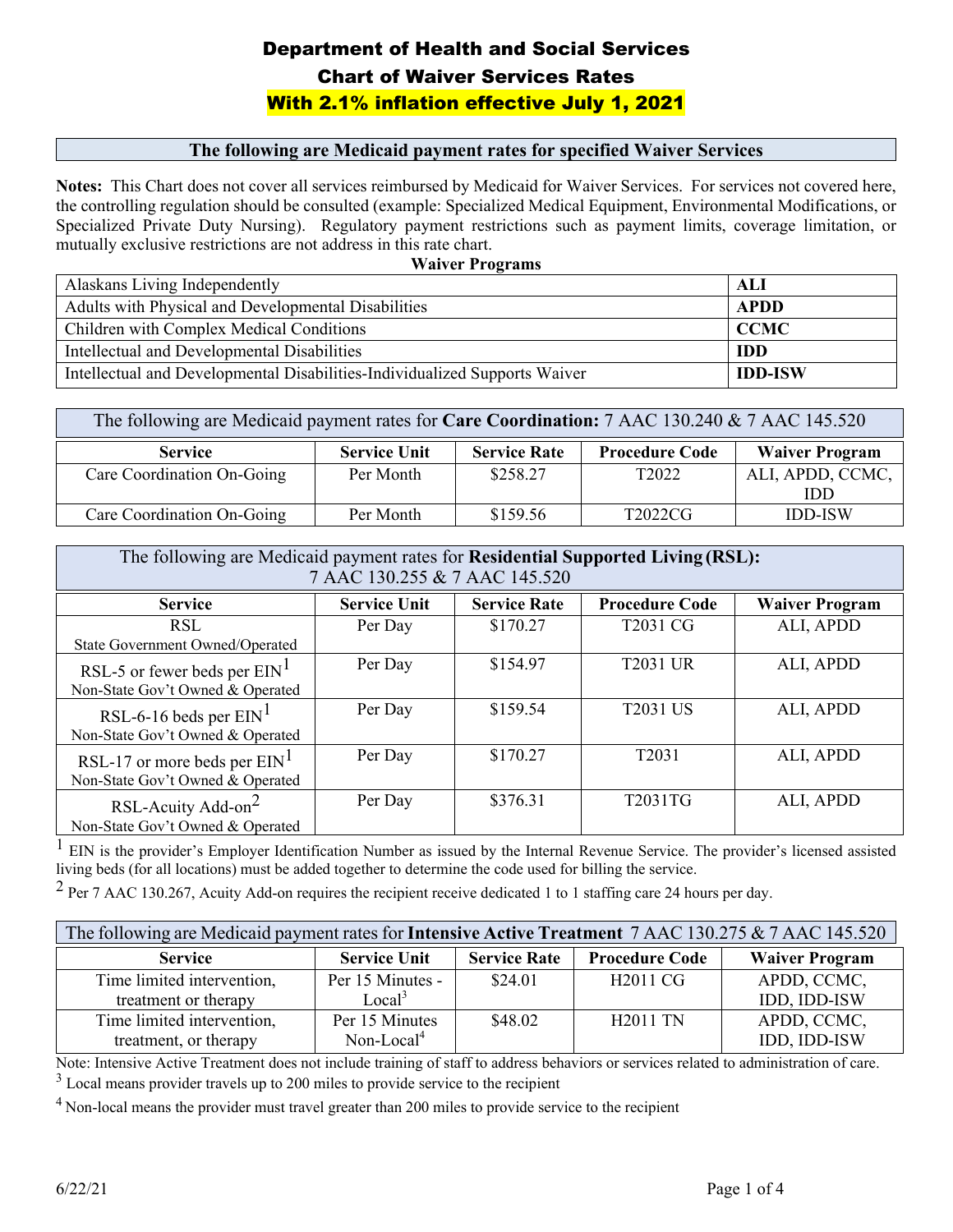| The following are Medicaid payment rates for Residential Habilitation: 7 AAC 130.265 & 7 AAC 145.520 |                     |                     |                                  |                                    |
|------------------------------------------------------------------------------------------------------|---------------------|---------------------|----------------------------------|------------------------------------|
| <b>Service</b>                                                                                       | <b>Service Unit</b> | <b>Service Rate</b> | <b>Procedure Code</b>            | <b>Waiver Program</b>              |
| Family Home Habilitation- Adult<br>Must be 18 or over                                                | Per Day             | \$128.65            | S <sub>5</sub> 140               | APDD, CCMC, IDD                    |
| Family Home Habilitation-Child<br>Must be 17 or younger                                              | Per Day             | \$160.91            | S5145                            | CCMC, IDD                          |
| Group Home Habilitation<br>Must be 18 or over                                                        | Per Day             | \$339.89            | T <sub>2016</sub>                | APDD, CCMC, IDD                    |
| Group Home Habilitation<br>Acuity Add-on $2$                                                         | Per Day             | \$376.31            | T2016 TG                         | APDD, CCMC, IDD                    |
| Supported Living Habilitation<br>Must be 18 or over                                                  | Per 15 Minutes      | \$11.43             | T <sub>2017</sub>                | APDD, CCMC, IDD,<br><b>IDD-ISW</b> |
| In-Home Supports Habilitation<br>Must be 17 or younger                                               | Per 15 Minutes      | \$11.43             | T <sub>2017</sub> U <sub>4</sub> | CCMC, IDD,<br><b>IDD-ISW</b>       |

<sup>2</sup> Per 7 AAC 130.267, Acuity Add-on requires the recipient receive dedicated 1 to 1 staffing care 24 hour per day.

| The following are Medicaid payment rates for Respite: 7 AAC 130.280 & 7 AAC 145.520 |                     |                     |                       |                                  |
|-------------------------------------------------------------------------------------|---------------------|---------------------|-----------------------|----------------------------------|
| <b>Service</b>                                                                      | <b>Service Unit</b> | <b>Service Rate</b> | <b>Procedure Code</b> | <b>Waiver Program</b>            |
| Respite                                                                             | Per 15 Minutes      | \$6.72              | S5150                 | ALI, APDD, CCMC,<br>IDD, IDD-ISW |
| Respite<br>Family-Directed                                                          | Per 15 Minutes      | \$4.53              | S5150 U2              | CCMC, IDD,<br><b>IDD-ISW</b>     |
| Respite                                                                             | Per Day             | \$321.57            | S5151                 | ALI, APDD, CCMC,<br>IDD, IDD-ISW |
| Respite<br>Family-Directed                                                          | Per Day             | \$217.41            | S5151 U2              | CCMC, IDD,<br><b>IDD-ISW</b>     |

| The following are Medicaid payment rates for Nursing Oversight and Care Management:<br>7 AAC 130.235 & 7 AAC 145.520 |                                            |                     |                       |                       |
|----------------------------------------------------------------------------------------------------------------------|--------------------------------------------|---------------------|-----------------------|-----------------------|
| <b>Service</b>                                                                                                       | <b>Service Unit</b>                        | <b>Service Rate</b> | <b>Procedure Code</b> | <b>Waiver Program</b> |
| Nursing Oversight and Care<br>Management                                                                             | Per 15 Minutes -<br>Local <sup>3</sup>     | \$24.01             | T1016 CG              | CCMC, IDD             |
| Nursing Oversight and Care<br>Management                                                                             | Per 15 Minutes -<br>Non-Local <sup>4</sup> | \$95.42             | <b>T1016 TN</b>       | CCMC, IDD             |

<sup>3</sup> Local means provider travels up to 200 miles to provide service to the recipient

<sup>4</sup> Non-local means the provider must travel 200 miles or more to provide service to the recipient

| The following are Medicaid payment rates for <b>Private Duty Nursing:</b> 7 AAC 130.285 |                                    |                      |                                  |                       |
|-----------------------------------------------------------------------------------------|------------------------------------|----------------------|----------------------------------|-----------------------|
| <b>Service</b>                                                                          | <b>Service Unit</b>                | <b>Service Rate</b>  | <b>Procedure Code</b>            | <b>Waiver Program</b> |
| Specialized Private Duty Nursing<br>Must be 21 or over                                  | Per 15 Minutes<br>Registered Nurse | Per 7 AAC<br>145.250 | T <sub>1002</sub> U <sub>2</sub> | ALI, APDD, IDD        |
| Specialized Private Duty Nursing<br>Must be 21 or over                                  | Per 15 Minutes<br>LPN/LVN          | Per 7 AAC<br>145.250 | T <sub>1003</sub> U <sub>2</sub> | ALI, APDD, IDD        |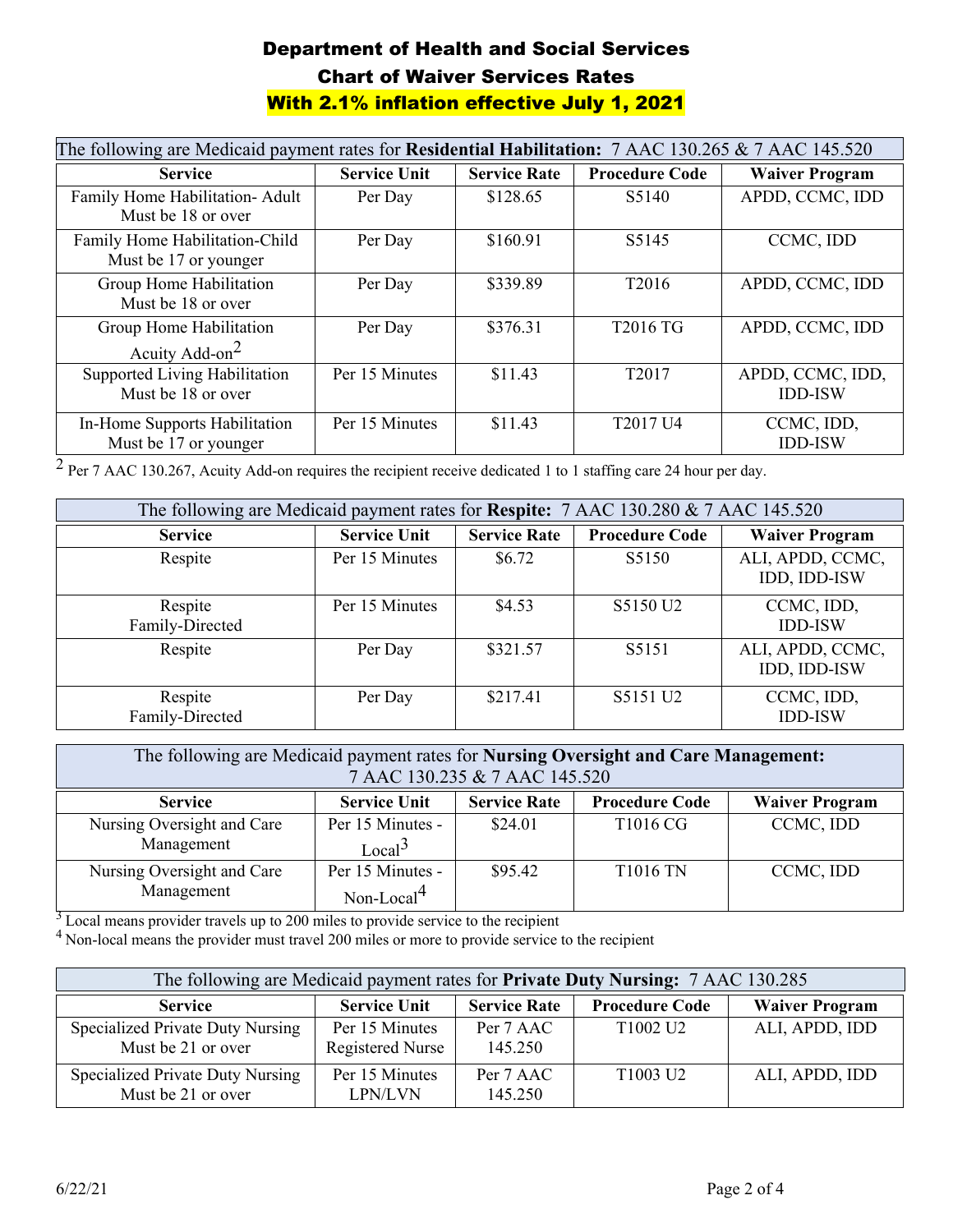| The following are Medicaid payment rates for Other Waiver Services 7 AAC 145.520 & as listed |                                                   |                     |                       |                                            |
|----------------------------------------------------------------------------------------------|---------------------------------------------------|---------------------|-----------------------|--------------------------------------------|
| <b>Service</b>                                                                               | <b>Service Unit</b>                               | <b>Service Rate</b> | <b>Procedure Code</b> | <b>Waiver Program</b>                      |
| Day Habilitation-Individual<br>7 AAC 130.260                                                 | Per 15 Minutes                                    | \$11.49             | T2021                 | APDD, CCMC,<br>IDD, IDD-ISW                |
| Day Habilitation-Group<br>7 AAC 130.260                                                      | Per 15 Minutes                                    | \$8.05              | T2021 HQ              | APDD, CCMC,<br>IDD, IDD-ISW                |
| Supported Employment-Individual<br>7 AAC 130.270                                             | Per 15 Minutes                                    | \$13.00             | T2019                 | APDD, CCMC,<br>IDD, IDD-ISW                |
| Supported Employment-Group<br>7 AAC 130.270                                                  | Per 15 Minutes                                    | \$9.11              | T2019 HQ              | APDD, CCMC,<br>IDD, IDD-ISW                |
| Pre-Employment-Individual<br>7 AAC 130.270                                                   | Per 15 Minutes                                    | \$13.00             | T2019 CG              | APDD, CCMC,<br>IDD, IDD-ISW                |
| Pre-Employment-Group<br>7 AAC 130.270                                                        | Per 15 Minutes                                    | \$9.11              | T2019 TT              | APDD, CCMC,<br>IDD, IDD-ISW                |
| <b>Adult Day</b><br>7 AAC 130.250                                                            | Per Half Day <sup>5</sup>                         | \$90.22             | S5101                 | ALI, APDD                                  |
| <b>Adult Day</b><br>7 AAC 130.250                                                            | Per 15 Minutes                                    | \$5.62              | S5100                 | ALI, APDD                                  |
| Meals-Home Delivered<br>7 AAC 130.295                                                        | Per Meal                                          | \$23.35             | S5170                 | ALI, APDD, CCMC,<br><b>IDD</b>             |
| Meals-Congregate<br>7 AAC 130.295                                                            | Per Meal                                          | \$22.69             | T2025                 | ALI, APDD,<br>CCMC, IDD                    |
| Transportation<br>7 AAC 130.290                                                              | Per Trip<br>up to 20 miles-<br>Recipient          | \$15.81             | T2003                 | ALI, APDD,<br>CCMC, IDD,<br><b>IDD-ISW</b> |
| Transportation<br>7 AAC 130.290                                                              | Per Trip<br>greater than<br>20 miles<br>Recipient | \$31.62             | <b>T2003 TN</b>       | ALI, APDD,<br>CCMC, IDD,<br><b>IDD-ISW</b> |
| Transportation<br>7 AAC 130.290                                                              | Per Trip<br>Attendant or<br>Escort                | \$15.81             | <b>T2001 SE</b>       | ALI, APDD,<br>CCMC, IDD,<br><b>IDD-ISW</b> |
| Transportation<br>Paratransit Provider <sup>6</sup><br>7 AAC 130.290                         | Per Trip<br>Recipient                             | \$31.62             | <b>T2003 CG</b>       | ALI, APDD, CCMC,<br>IDD, IDD-ISW           |

 $5$  Service period must be at least one hour with coverage up to four hours per day. This service unit is limited to one unit per day. Adult Day services in excess of one Per Half Day unit must be billed using the 15 minute service unit.

 $^6$  Paratransit providers defined under 49 CFR 37 Subpart F